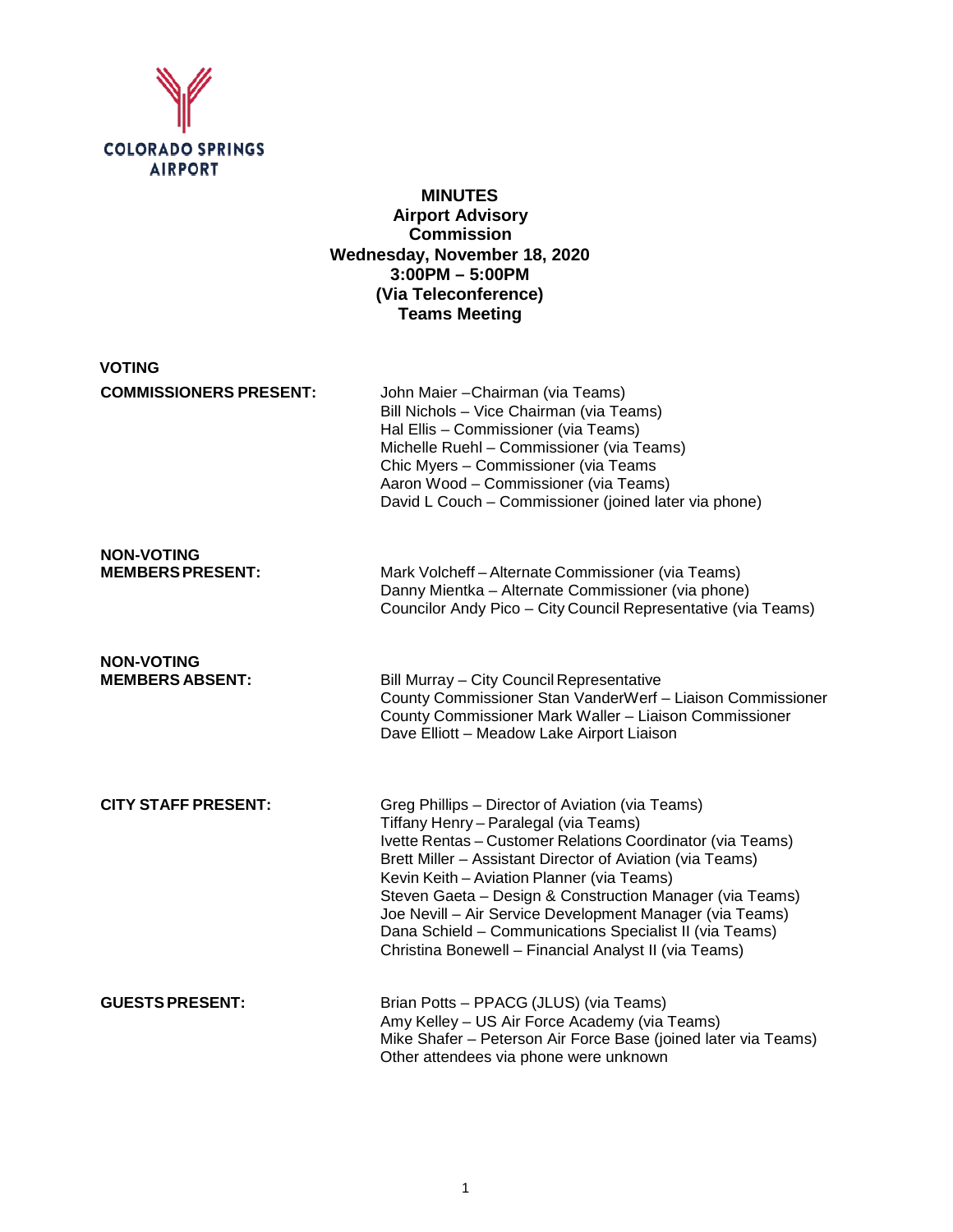### **I. MEETING CALLED TO ORDER at 3:02PM NOVEMBER 18, 2020 by CHAIRMAN MAIER**

#### **II. APPROVAL OF THE OCTOBER 28, 2020 MEETINGMINUTES**

Vice Chairman Nichols made a motion to approve the October 28, 2020 meeting minutes. Commissioner Myers seconded.

Discussion: Vice Chairman Nichols made a motion to amend the October 28, 2020 meeting minutes by correcting (item V, section B) Airport Business Development Report, fourth bullet point to read, 90,000 sq. ft.

Vice Chairman Nichols made a motion to approve the October 28, 2020 meeting minutes as amended. Commissioner Myers seconded.

### VOTE: **APPROVED** (**Unanimous, Roll Call Passes 5 Yes**).

#### **III. COMMUNICATIONS**

• None

### **IV. PUBLICCOMMENT**

• None

#### **V. NEW BUSINESS AND REPORTITEMS**

#### **A. Land Use Review –** Kevin Keith

Kevin Keith presented eight (8) Land Use Items.

Alternate Commissioner Volcheff shared his concerns of recommending approval when voting on land use zoning. Chairman Maier responded the Commission is currently authorized to recommend approval/disapproval of land use rezoning items presented to the AAC.

Chairman Maier made a motion to recommend approval of Land Use Items #1, #2, #3, #4, #5, #6, #7, and #8 based upon airport staff recommendations and conditions of approval as stated in the Land Use Items. Vice Chairman Nichols seconded.

Discussion: None

#### VOTE: **APPROVED (Unanimous, Roll Call Passed 5 Yes)**

Discussion/Recommendations – Final Draft Jviation ALUCP

Kevin Keith presented the Jviation's ALUCP Chapter 5 draft final.

- o Chairman Maier expressed his satisfaction of the overall changes made to Chapter 5 and pleased with the return of the Airport Overlay (AO) to the previous area. In addition, the Area of Influence has been included and slightly expanded to conform to the FAA Part 77.
- o Alternate Commissioner Mientka commented on the changes to APZ-2 and how the language reads can be conflicting.
- o Vice Chairman Nichols extended compliments to the Chairman and Kevin Keith for the labor that was required in achieving results.
- o Vice Chairman Nichols acknowledged airport staff and Jviation for their devoted effort in creating the ALUCP.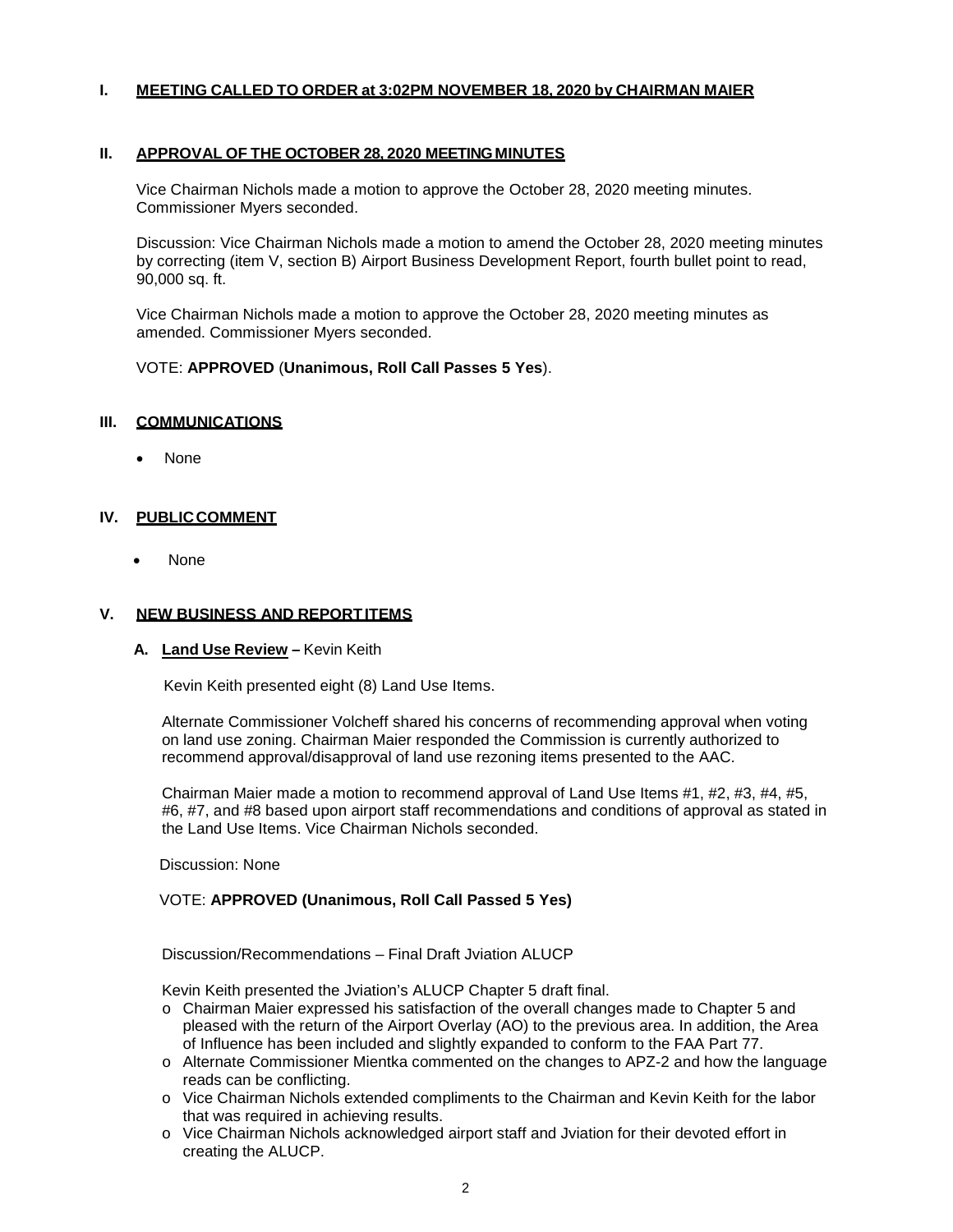Chairman Maier made a motion that the Airport Advisory Commission support dissemination of the final draft of the Airport Land Use Compatibility Plan as written to the public for further comment and feedback. Commissioner Myers seconded.

### Discussion: None

# VOTE: **APPROVED (Unanimous, Roll Call Passed 6 Yes)**

Chairman Maier recognized former Chairman Andi Biancur, Airport Staff, and the Director of Aviation for their contribution to the 3.5-year effort which brought the final Draft ALUCP to fruition.

## **B. Director's Airport Business Report**

- Project Status Report Steven Gaeta
	- o Installation of the airline and car rental counters is expected to begin on November 20.
	- o Crack-filling portion of the parking lot rehabilitation work is complete. Avery Asphalt has been directed to stop work until spring 2021 when the airport's economic outlook can be further assessed.
	- o Construction contract for Rehabilitation Runway 17R/35L has been executed with Kiewit. A partial Notice to Proceed (NTP) has been issued. A full NTP is expected for issue prior to April 2021.
	- o Art C Klein has been selected as the successful bidder for the COS Airport IT Room Remodel and Server Environment Installation.
	- o Bids for the IT Phone Switch have been received. The airport will revisit bids in Q4, 2020.
- Traffic Trend Report Joe Nevill
	- o During the month of October, COS had 36,000 enplanements, down 55% and 48,000 seats down 49% year-to-year. Resulting in a 75.3% load factor bringing it down 10 points year-to-year.
	- o Air service is showing a slight increase for October monthly load factors compared to September.
	- $\circ$  The airport is on track of reaching its goal of 361,000 enplanements by the end of the year.
	- o Overall operations for Air Carriers are down 44%, Air Taxi/General Aviation is up 6.5%, and Military Aviation is down 18.6%.
	- o During the months of August, September, and October Air Service has remained stable at 41% to 45%.
- COS Financial Report Christina Bonewell
	- o Finances remain steady for the month of October.
	- $\circ$  Prior to year-end, the airport is awaiting a reimbursement of \$186,000 from Urban Frontier for Peak Innovation Park irrigation in the Business Park.
	- o The airport has received all of the Cares Act Funding that has been requested yearto-date. The request for an additional \$2M will be submitted in November 2020.
- Airport Business Development Report Greg Phillips
	- o Greg Phillips expressed sympathy and condolences to Troy Stover and his family, for the passing of Troy's father-in-law.
	- o Development of a 20,000 sq. ft. hangar for COS Owners is complete.
	- o Discussions with Sierra Nevada Corp. (SNC) on their Lean-to project continues.
	- o The 30,000 sq. ft. hangar for SNC is complete and a Temporary Certificate of Occupancy has been issued.
	- o Project Rodeo is moving forward and on schedule to open the summer of 2021.
	- o Construction on Powers Blvd. and Grinnell Blvd. is moving forward. Commuting traffic can now turn right onto Powers Blvd. from Grinnell Blvd.
	- o The new roundabout on Peak Innovation Parkway is expected to be completed in January 2021.
	- o Development of retail pads near Milton E. Proby are close to completion.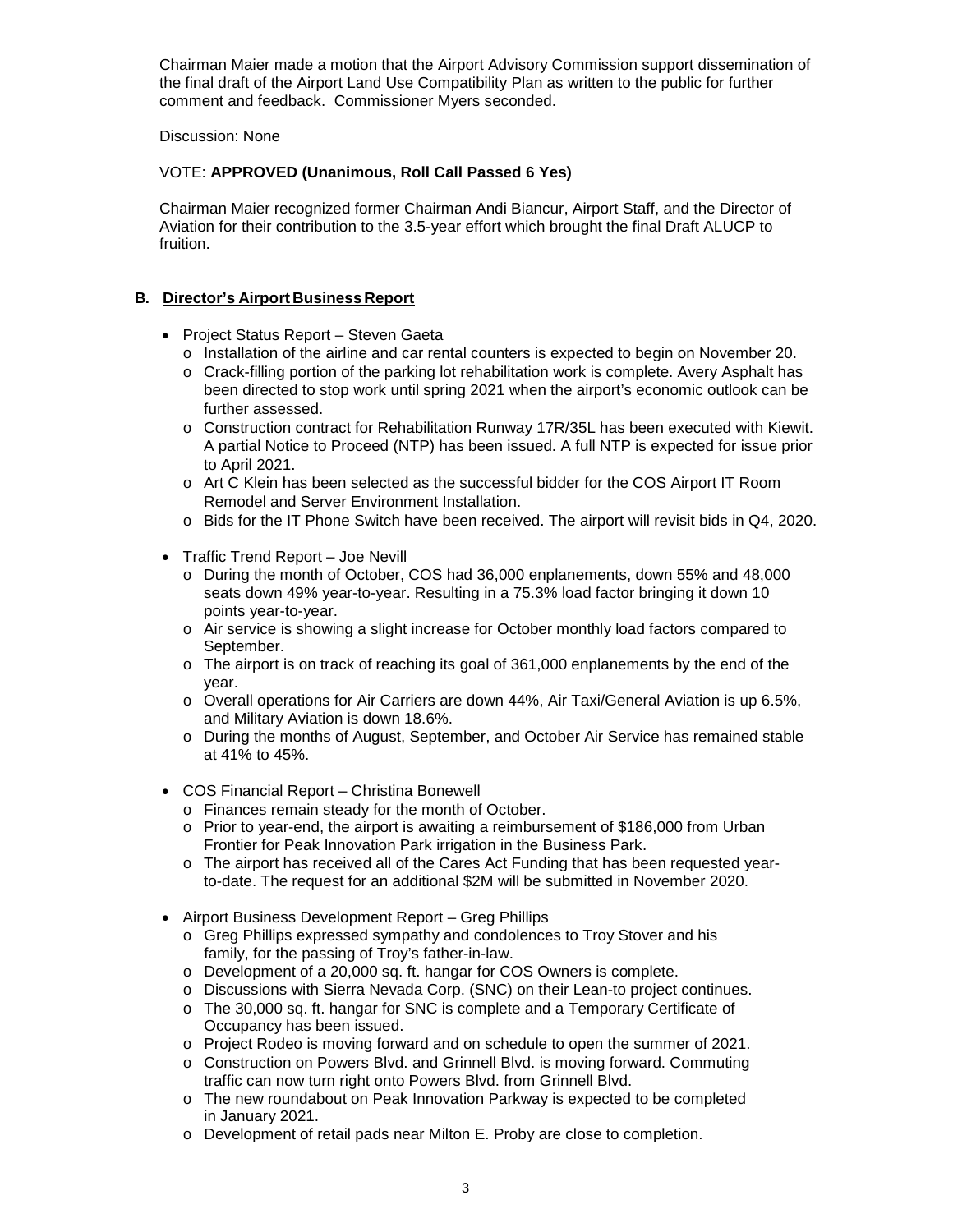- o Development and Construction of a Multi-Story building on a 10-acre parcel in Peak Innovation Park is anticipated to begin in 2021.
- o Development of a 22-acre office space in Peak Innovation Park is under lease.
- o US Forest Service has twelve (12) months to complete construction of their firefighting facility and they anticipates construction will begin in spring 2021.
- o Discussions regarding construction of a 35-acre distribution facility within the Business Park are moving forward. Construction is scheduled to begin late November 2020.
- o Greg Phillips shared that the Colorado Springs Airport was honored with the Economic Development Partnership award from the Economic Development Council of Colorado.
	- o Vice Chairman Nichols extended his congratulations to all airport staff.
	- o Commissioner Myers echoed Vice Chairmen's comments.
	- o Councilor Andy Pico congratulated airport staff and shared his enjoyment in watching the airport's growth throughout the years.
	- o Alternate Commissioner Mientka commented about the synergies created between development in the Business Park and the local development community. He congratulated the airport staff on such an impressive achievement.
	- o Chairman Maier expressed his appreciation to Troy Stover and his entire team for their tireless work in bringing multiple Business Park Development Projects to fruition.

# **C. General Business/COVID 19 Update –** Greg Phillips

- Greg Phillips shared that Jeremy Owings is the new Airport Operations Manager and Chris Padilla is the new Airport Senior Analyst for finance.
- In March, Southwest Airlines is expected to bring approximately 2,000 additional seats daily to the Airport.
- Due to the increase in positive results for COVID, the City has returned to Safer at home, orange level. Therefore, unless absolutely necessary all meetings will be held via Teams until further notice. The work from home program has been extended and all nonessential personnel come into the airport only when absolutely necessary.
- State Infrastructure Bank Loan (SIB) Greg Phillips

Greg Phillips briefed the Commission on the State Infrastructure Bank Loan that will be presented to the City Council Budget Committee meeting on November 24.

Vice Chairman Nichols moved that the Airport Advisory Commission support the airport's staff request on getting an SIB Loan for development of infrastructure in Peak Innovation Park. Chairman Maier seconded.

Discussion: None

# VOTE: **APPROVED (Unanimous, Roll Call Passed 5 Yes)**

### **D. Legal Opinion –** Permissible Commission Recommendations **–** Chairman Maier

• Michael Gendill was not able to attend the November 18 AAC meeting. Therefore, Chairman Maier shared an email provided by Michael Gendill regarding Permissible Commission Recommendations. Chairman Maier will meet with Michael Gendill for further discussion and return with a recommendation at the December 16, 2020 AAC meeting.

## **E. Chairman's Report**

• None